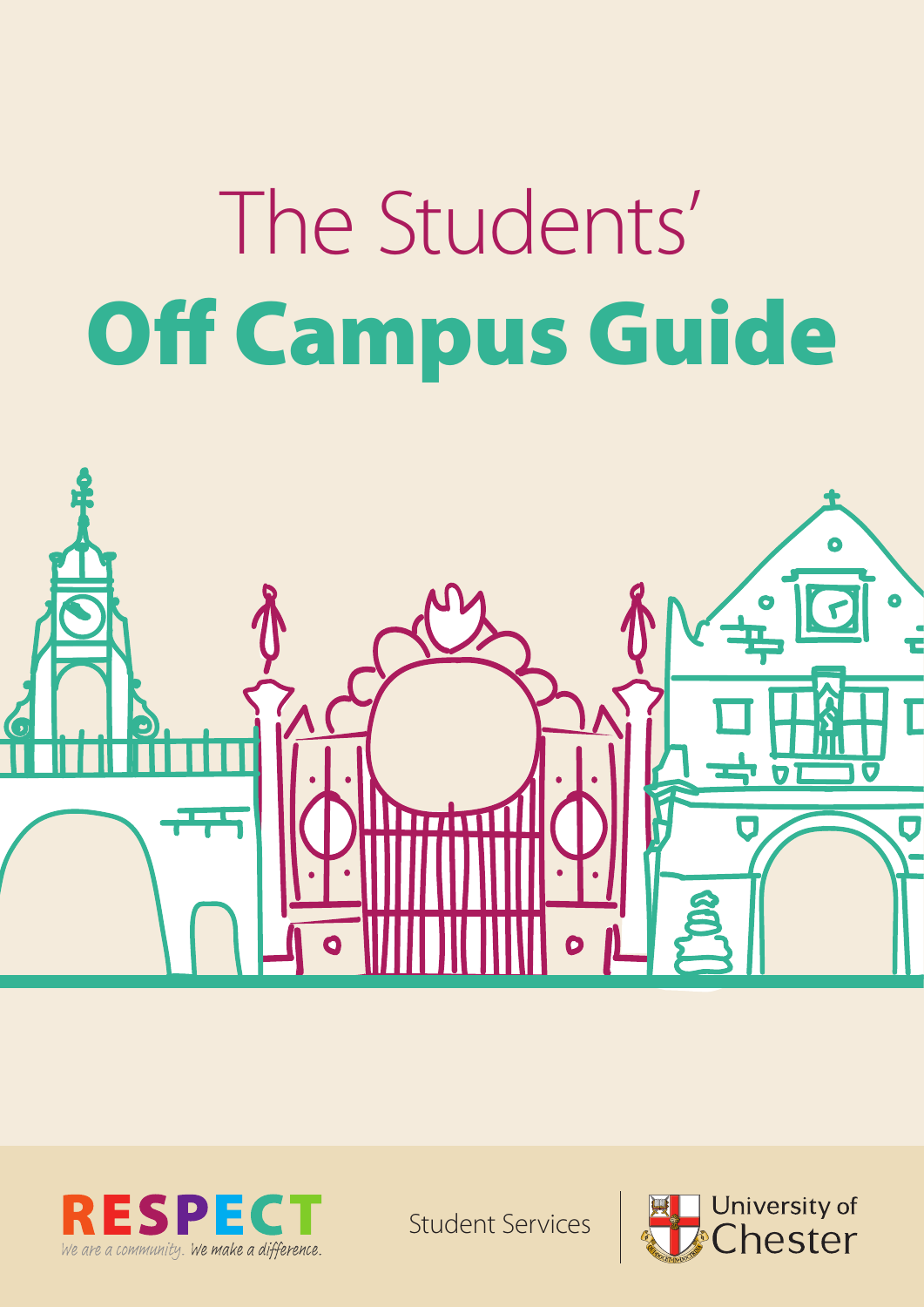

### **Welcome to a new year at University**

#### **Our locations are in safe and welcoming Cities. We want you to enjoy your time in the cities and you, as Citizen Students, have a part to play.**

- **you.** ¤ **Enrich your student experience**
- ¤ **Say hello to your neighbours**
- **■** Volunteer while you are here.

**We've put together this guide to help**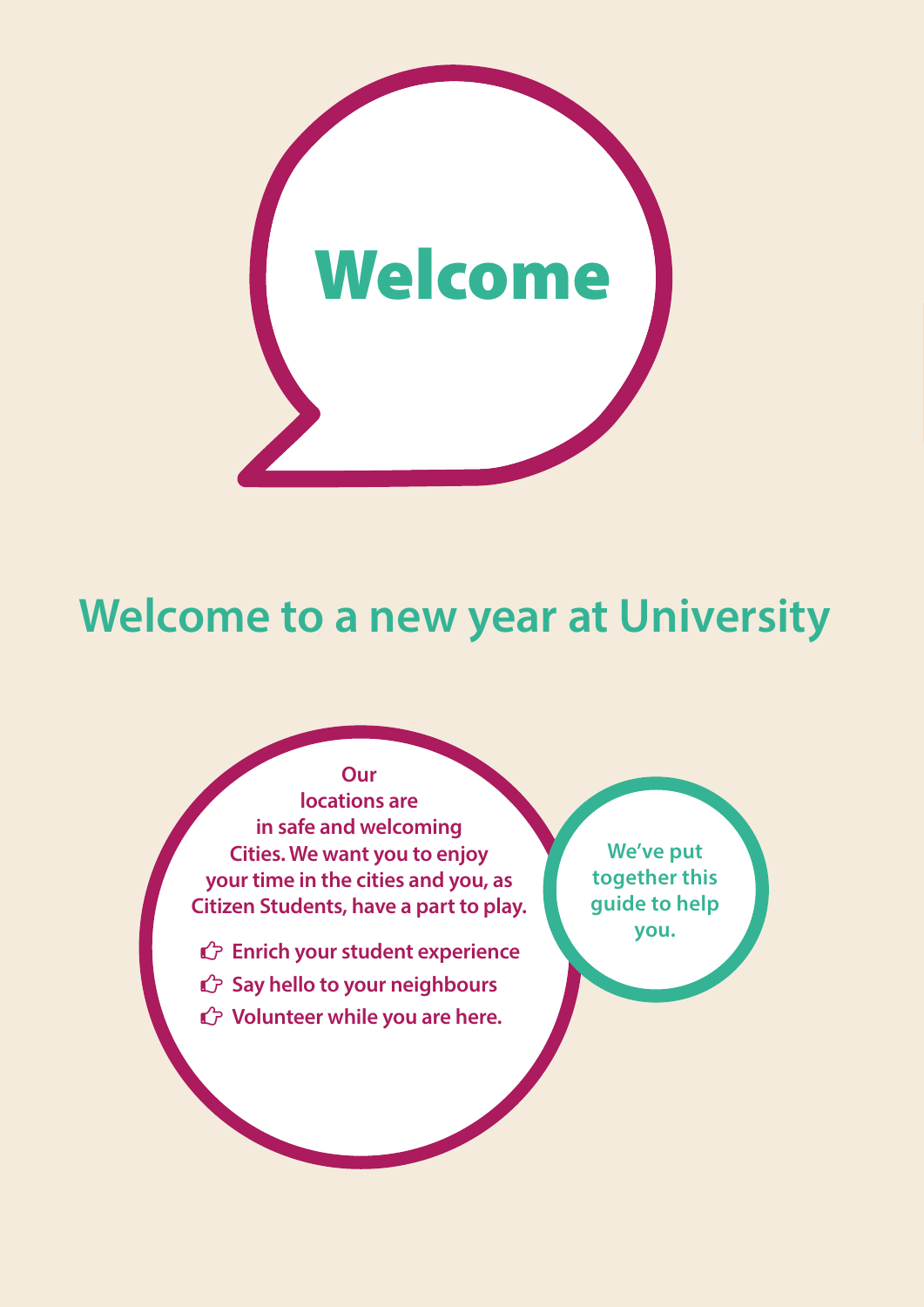### **RESPECT** We are a community. We make a difference.

We want everyone to be on the same page about unacceptable behaviours so we can work together on preventing them.

By enrolling with us you agree to abide by the Student Code of Conduct so you should read and understand what the University expects of you. You can access it [here.](https://portal1.chester.ac.uk/proctor/Pages/student-code-of-conduct.aspx )

#### **Here are some important points from the Code of Conduct you need to know.**

#### **Responsible, Reasonable** and **Respectful** Conduct.

You should behave responsibly and with consideration, courtesy and **respect towards others.**

You should **act within the law,** and behave in accordance with the University's rules.

**You should not** do anything that brings the University into disrepute.

**Under no circumstances** will the University tolerate any behaviour that could be an offence against a person.

**You should not engage in behaviour** which causes offence or distress because of the protected characteristics of: age; disability; sex; gender reassignment; marriage and civil partnership; pregnancy and maternity; race; religion or belief.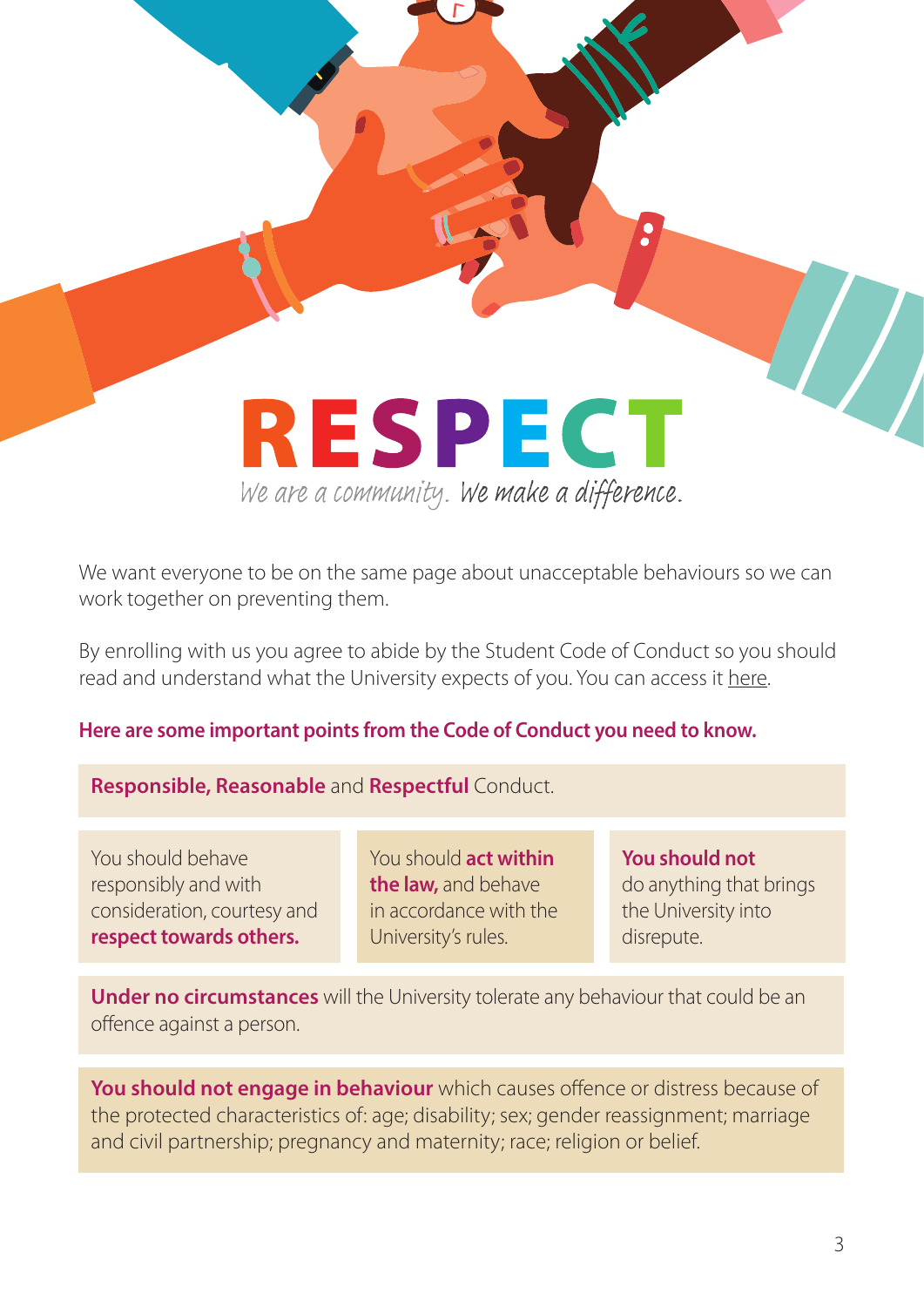# **Socialising safely**

During the pandemic you have all had to get used to socialising with your friends and family in new ways. Many people are still anxious about COVID-19 and many people have lost friends and family during the pandemic.

**You will also be part of an off campus community** made up of working people, families, retired people and school children.

**There are many different lifestyles** in all communities and you should respect the different lifestyles of all members of the community.

### **Going out**

**We ask that you remember that many of us work and study at home now.** 

People have children and elderly relatives to care for and some people are unwell.

Please keep the noise down, especially at night, on the streets and in your houses.



As bars and clubs are now open you can enjoy socialising in our cities. **Hurrah!** Please enjoy them responsibly.

**Walk your friends home –** don't leave them alone.

Chester and Shrewsbury have areas of deep water. You should avoid them when socialising. **#don'tdrinkanddrown**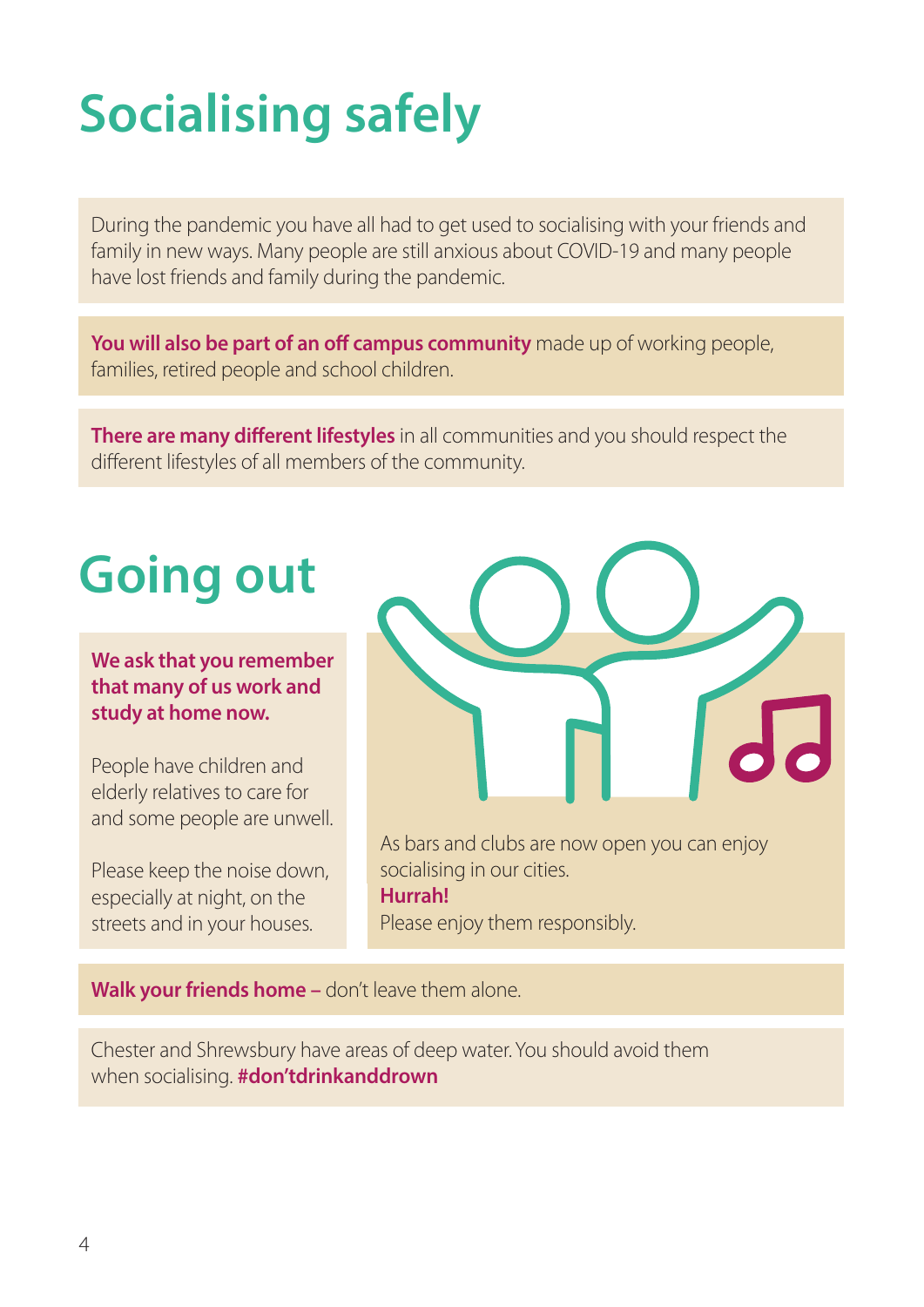# **Let's go outside**

Your University cities are covered by Public Space Protection Orders. These cover antisocial behaviour and impose conditions **to ensure that we can all enjoy outdoor spaces.** If you use alcohol or drugs or pee in public, police officers can fine you up to £100.

You can get involved with a number of environmental projects at the University. **Search for opps at** <https://volunteering.chester.ac.uk/>



**Get outdoors!** We are lucky that our locations have a **great supply of outdoor, green spaces.**

## **Staying in?**

Meeting at friends' houses and flats when living off campus is a big part of student life. We want you to enjoy this part of your student experience and the vast majority of you do this in a responsible way.

Unfortunately, a small minority don't and people **will** raise issues with the University and our partners in policing and the local councils.

#### **Get to know your neighbours.**

We are very lucky to have friendly neighbours and you should get to know them. Say hello when you move in! A 'say hello' cake goes a long way! A friendly smile can help break down barriers.



Neighbours with different lifestyles to you will complain to the University about unacceptable noise levels at all times of the day. If you are planning a party we ask that you **let your neighbours know** and discuss an acceptable time for the party to end.

**Are you a bit nervous of new people?** Cut out and share our Hello Neighbour template.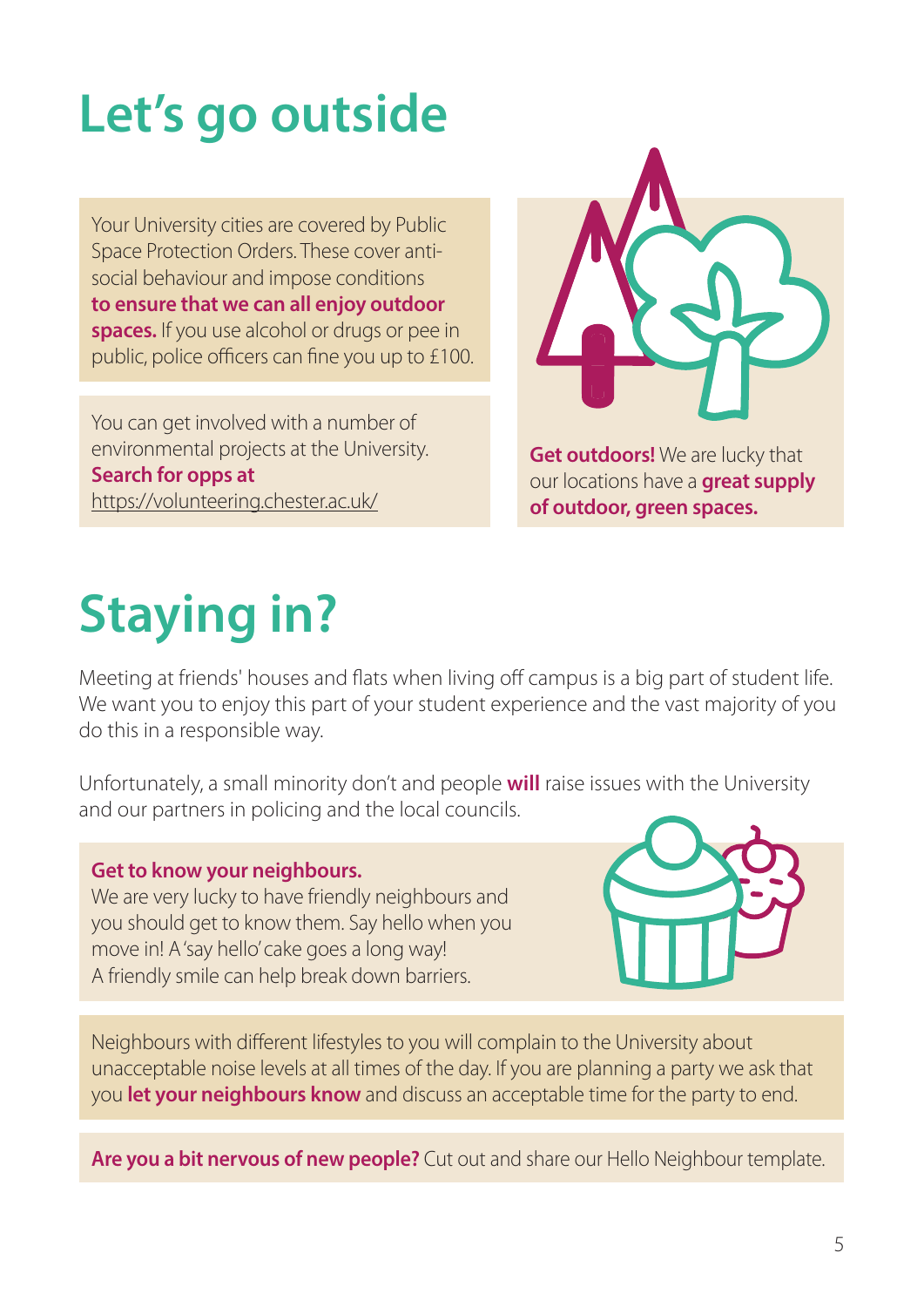

### We're students studying at the University of Chester and we're your new neighbours!

**Our names are**

**And we live at**

We're excited to be part of the local community and look forward to getting to know you and our other neighbours. If you want to get to know us or have any concerns you can get in touch with us via

We look forward to meeting you soon!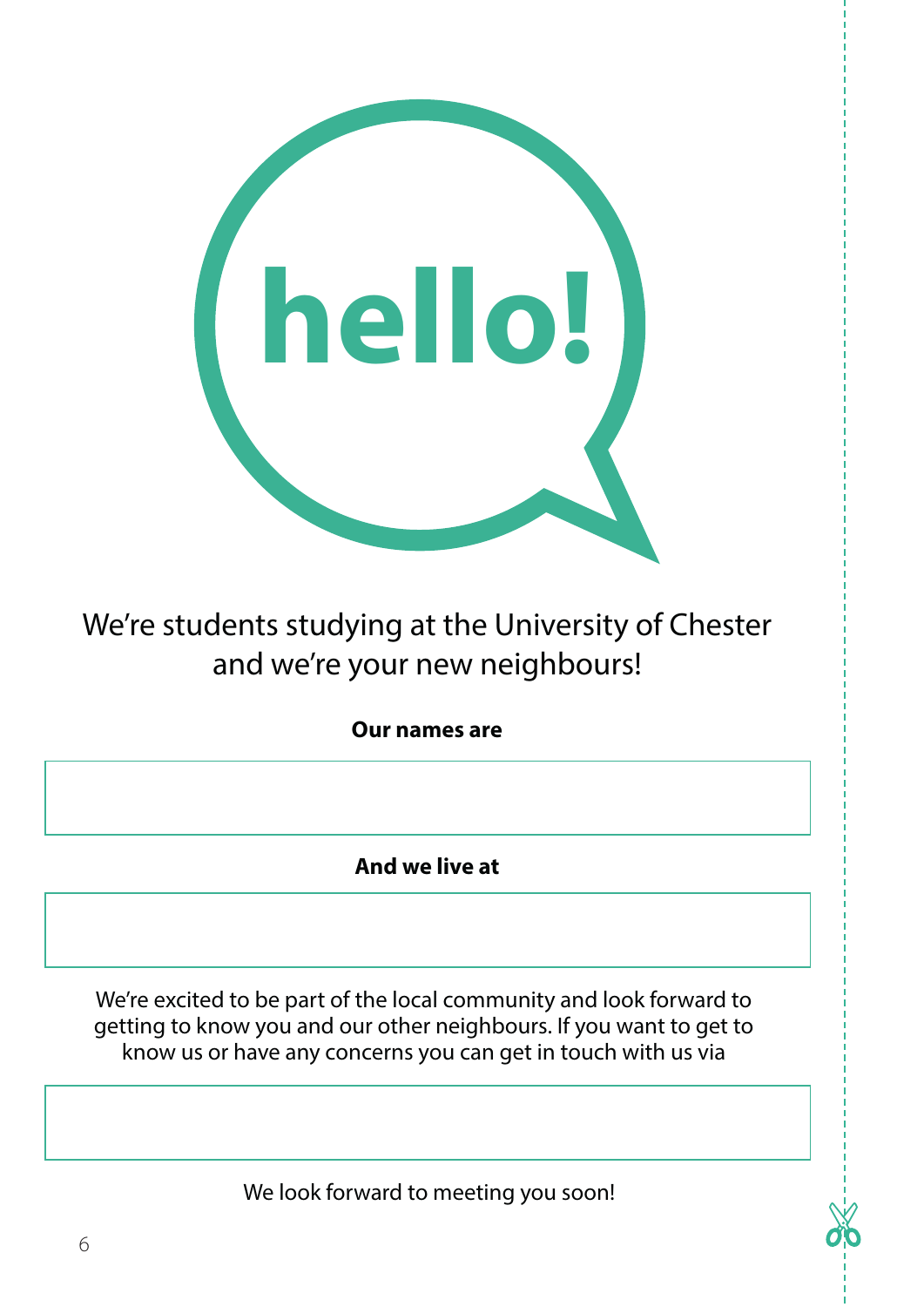# **Crime prevention**

**We work closely with our partners in Cheshire Police, they have lots of advice on crime prevention.** 

[https://www.cheshire.police.uk/cp/](https://www.cheshire.police.uk/cp/crime-prevention/) [crime-prevention/](https://www.cheshire.police.uk/cp/crime-prevention/)

#### **Personal Safety**

Staying safe is all about following a few common sense guidelines:

- Thieves are after an easy target, walk in groups at night, travel by taxi or stay with friends, your safety is worth more than the cab fare home
- Use well lit streets to walk home Don't use alleyways
- Use cash machines during the day if you can. Never write down your PIN number – Be vigilant
- Don't leave drinks unattended if you think your drink has been spiked do your best to alert somebody you trust.



#### **Taking a few simple precautions can reduce the risk of you being targeted by criminals:**

- You should lock all outside windows and doors even when you are at home. 1 in 3 burglaries are a result of an open or unlocked door or window
- Don't leave your valuables on view and if you've got an alarm use it
- Don't forget you can register any valuable property (e.g. laptops, mobile phones, tablets) on [www.immobilise.](http://www.immobilise.com) [com](http://www.immobilise.com) free of charge. This will help the police to return lost or stolen items to their rightful owners and also acts as a deterrent to offenders.

### **More safety tips and advice can be found at:**

[Suzy Lamplugh Trust – personal safety for students.](https://www.suzylamplugh.org/students-and-personal-safety) 

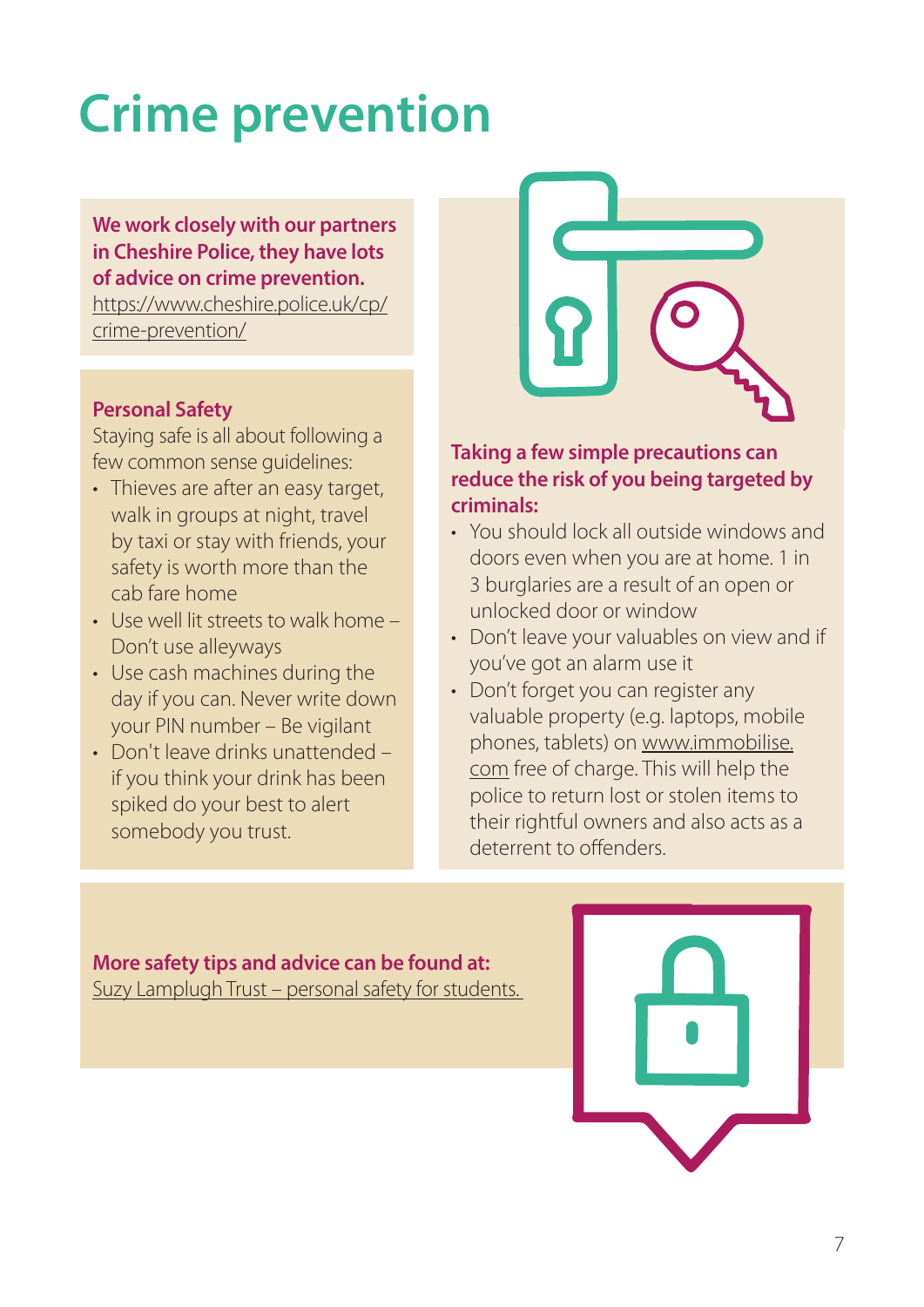# **Talking rubbish**

If you are living in a shared house you can find out the "rubbish rules" by visiting the Council's website.

### **Cheshire West and Chester**

[https://www.cheshirewestandchester.gov.uk/residents/](https://www.cheshirewestandchester.gov.uk/residents/waste-and-recycling/waste-and-recycling.aspx) [waste-and-recycling/waste-and-recycling.aspx](https://www.cheshirewestandchester.gov.uk/residents/waste-and-recycling/waste-and-recycling.aspx)

### **Shropshire**

[https://www.shropshire.gov.uk/recycling](https://www.shropshire.gov.uk/recycling-and-rubbish/)[and-rubbish/](https://www.shropshire.gov.uk/recycling-and-rubbish/)

**Warrington** [https://www.warrington.gov.uk/bins](https://www.warrington.gov.uk/bins-waste-and-recycling)[waste-and-recycling](https://www.warrington.gov.uk/bins-waste-and-recycling)

### **BYB - Bring your bike**

#### **If you really don't need a car (obviously there are people who do) why not bring a bike?**

You can find all the most up to date info on sustainable travel on our website [here](https://www1.chester.ac.uk/sustainability/about/campus/travel-and-transport)



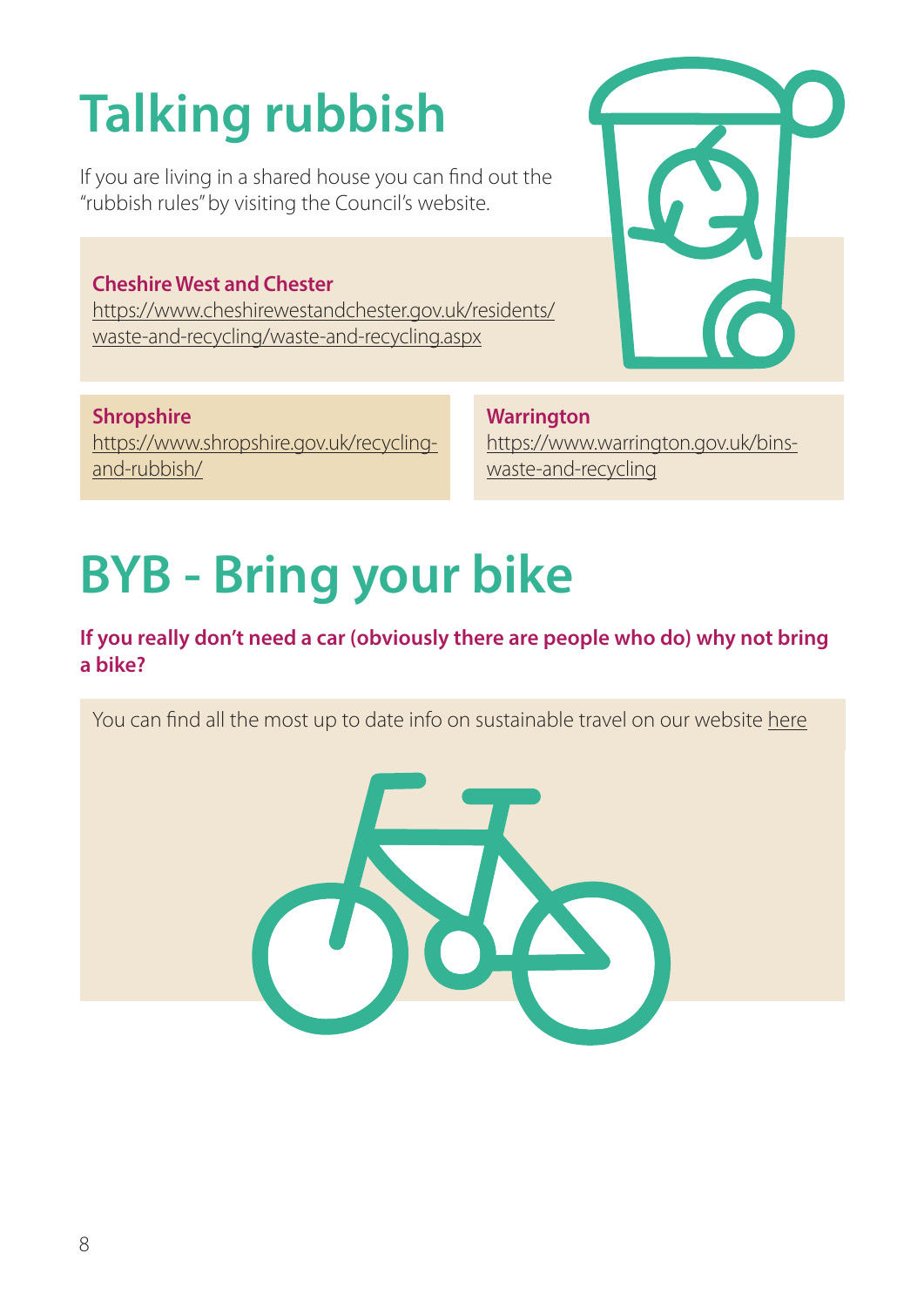# **Volunteering ways to wellbeing**

**Connect with other people** <https://www.instagram.com/uocletters/>

**Be physically active** [https://www.instagram.com/](https://www.instagram.com/chesterstudentdogwalkers/?hl=en) [chesterstudentdogwalkers/?hl=en](https://www.instagram.com/chesterstudentdogwalkers/?hl=en)

**Give to others** <https://www.instagram.com/uocchew/>

### **The Socials**

#### **UoC Community Liaison:**



**C** [@LiaisonUof](https://twitter.com/liaisonuof?lang=en)

#### **Garden Quarter Police:**



**C** [@GardenQtrPol](https://twitter.com/gardenqtrpol?lang=en)

### **Cheshire Police:**



**C** [@cheshirepolice](https://twitter.com/i/lists/45146746)

### **Shropshire Police:**



### **Garden Quarter Chester:**



**C** [@gardenquarter](https://www.facebook.com/gardenquarter/) Chester's Friendliest Neighbourhood

### **Garden Quarter Chester:**



[https://www.instagram.com/](https://www.instagram.com/gardenquarter/?hl=en-gb) [gardenquarter/?hl=en-gb](https://www.instagram.com/gardenquarter/?hl=en-gb)

**Learn new skills** [https://www.instagram.com/](https://www.instagram.com/hedgehogsuoc/?hl=en) [hedgehogsuoc/?hl=en](https://www.instagram.com/hedgehogsuoc/?hl=en)

**Pay attention to the present moment** [https://www.instagram.com/](https://www.instagram.com/uocgardens/?hl=en) [uocgardens/?hl=en](https://www.instagram.com/uocgardens/?hl=en)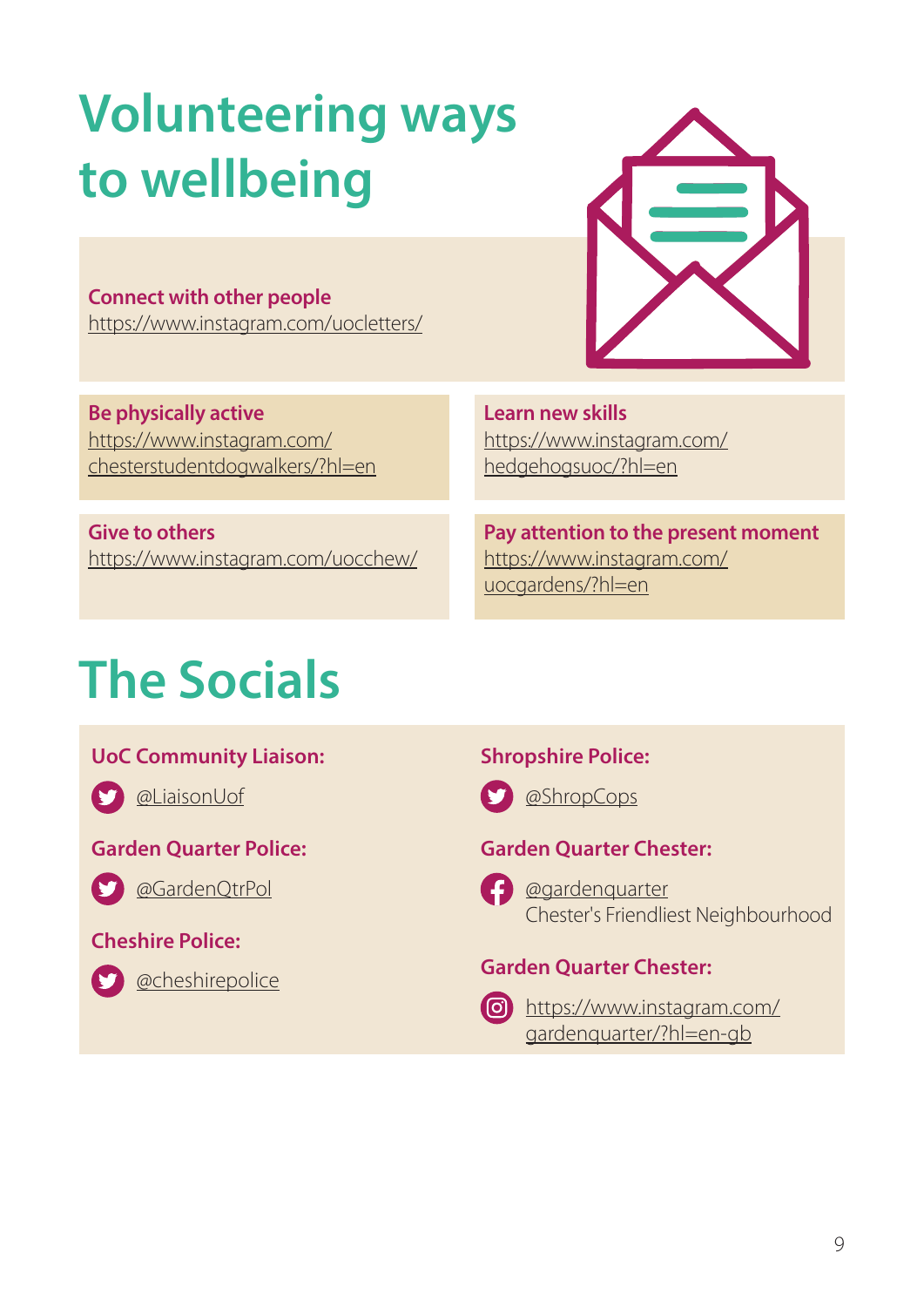# **Support Available**



#### **At the University of Chester we have several pathways for you to report if things go wrong.**

#### **IN AN EMERGENCY – THE POLICE, FIRE SERVICE AND AMBULANCE**

In an emergency or if you are in immediate danger call 999. If you are unsure whether or not a situation is an emergency, our police liaison tells us that it is better to call 999, and the service will be able to advise you. Police non-emergency call 101 or visit your local police station.

### **Personal Academic Tutors (PAT)**

Your PAT will be able to signpost you to our Student Services. From safety to support we are here to help.

You can contact us via our Information Points, our email address **Infopoint@chester.ac.uk** or by calling on **01244 511 550**

### **Student Discipline**

The Proctor has responsibility for the investigation of all reports of student misconduct. Reports can come from staff at the University, members of the public and other students.

If you are experiencing behaviour which is affecting your wellbeing, whether that is from another student, a member of staff or a member of the public, you can contact the Proctor's office for some advice and guidance.

Student misconduct is dealt with under the Student Disciplinary Procedure.

**Contact us** Email: **universityproctor@chester.ac.uk** Chester: **01244 511559** Warrington: **01925 534 206**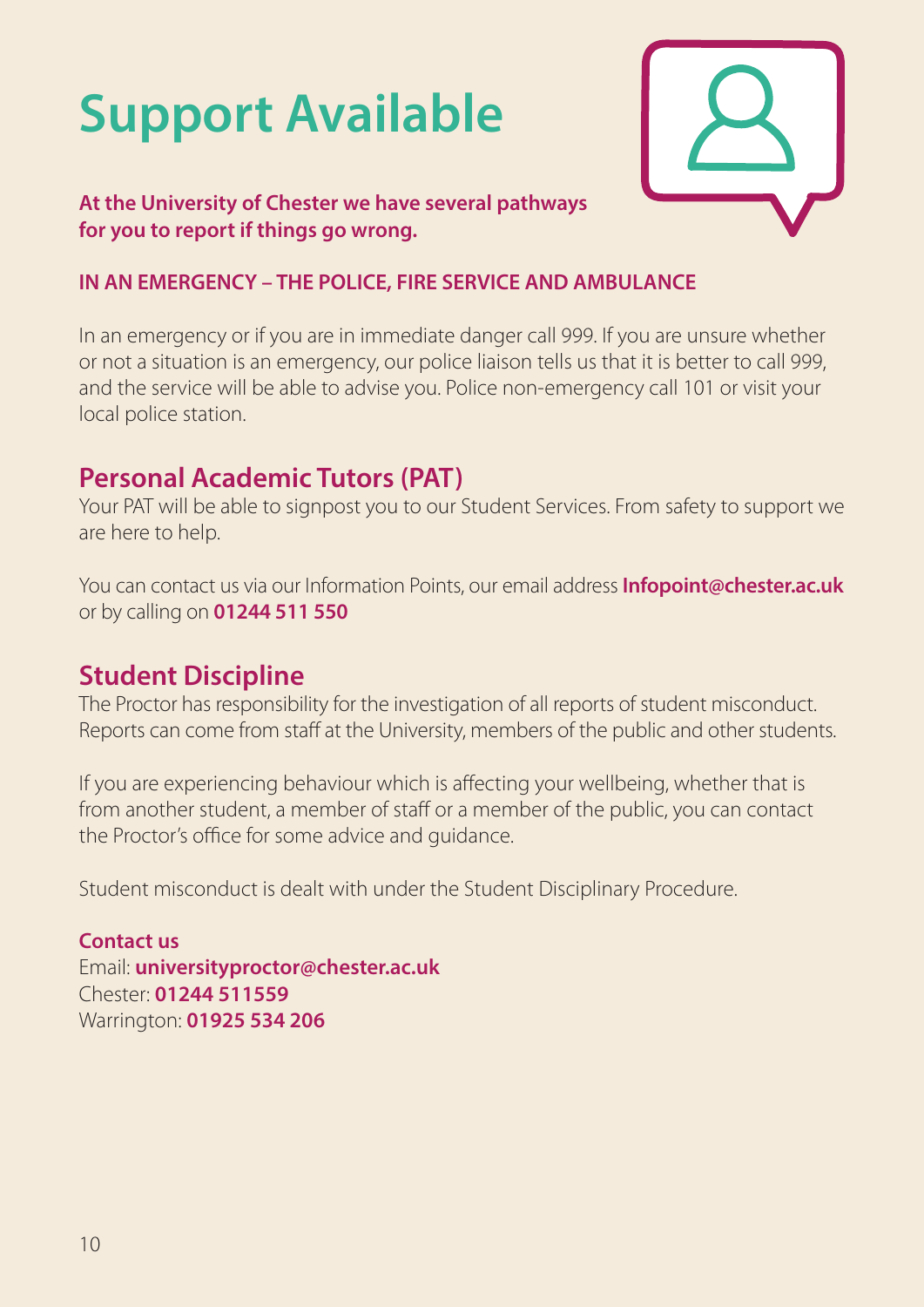### **Police Liaison**

We have a strong partnership with our police and police community safety officer liaisons.

We can support you in reporting to the police if you wish to do so. To get in touch with our police liaison please call the Student Support Information Point on **01224 511 550**

### **Chester Students' Union**

The Advice Centre is a free, confidential, independent and non-judgemental service, offering advice on many areas that may affect you during your time at University. You can find further information and contact details here.

Chester Students' Union Advice Centre, in conjunction with Cheshire Police has become a Hate Crime Reporting Centre. Students can contact the Advice Centre to report a crime, seek confidential advice or just talk to an Advisor in confidence.

You can find further information and contact details [here](https://www.chestersu.com/advice/report-support/make-a-report).